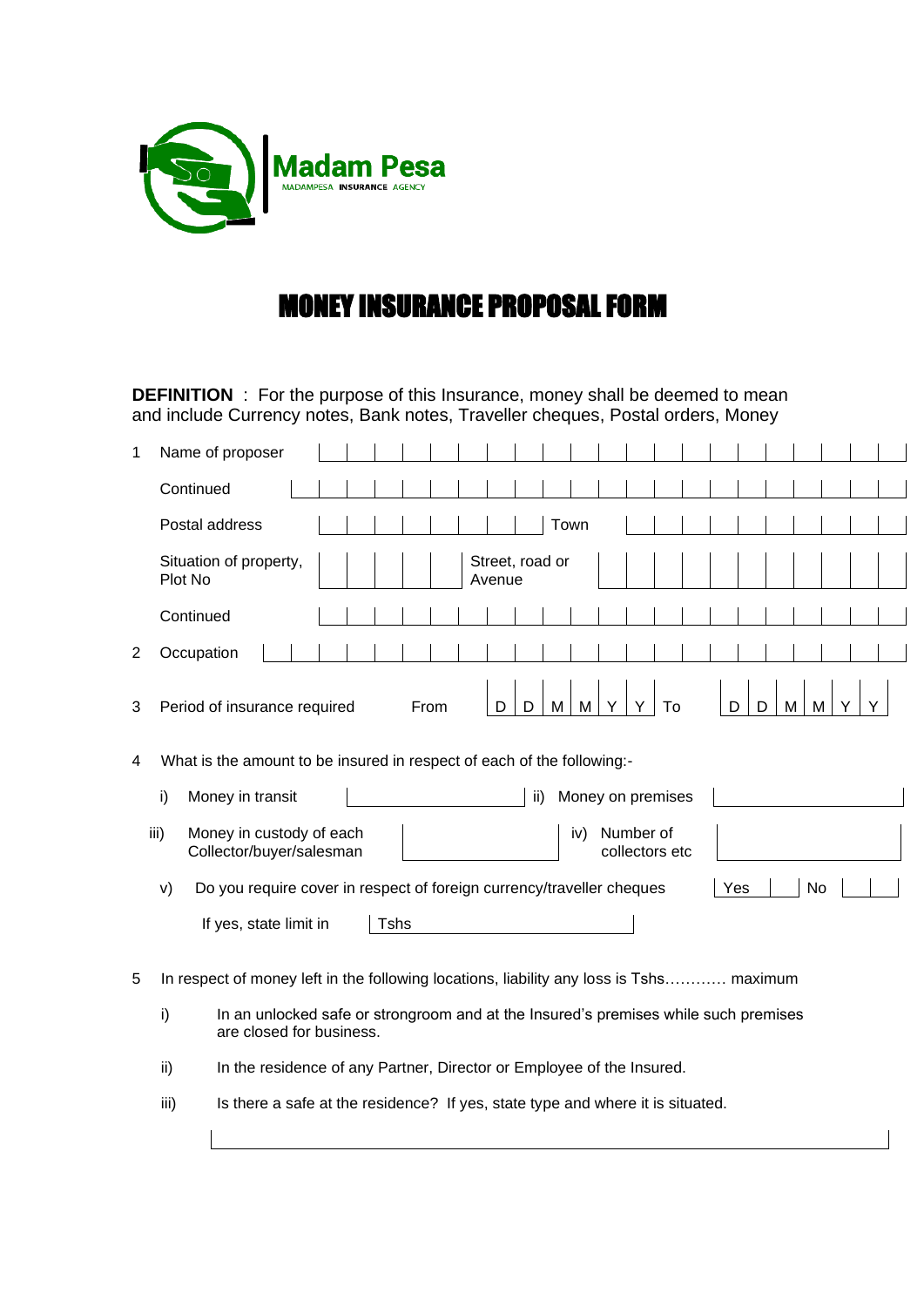| 6 |       | PLEASE STATE THE ESTIMATED ANNUAL AMOUNTS IN TRANSIT UNDER<br><b>THE FOLLOWING:-</b>                                                                        |
|---|-------|-------------------------------------------------------------------------------------------------------------------------------------------------------------|
|   | i)    | Cash and bank notes<br>ii) Cash, bank notes and open<br>Drawn from the bank<br>cheques paid into the bank<br>Tshs<br>Tshs                                   |
|   | iii)  | Payments for the purchase of<br>iv) In respect of foreign<br>Postal orders, money orders,<br>currency or traveller<br>Postage and revenue stamps<br>cheques |
|   |       | TOTAL ESTIMATED ANNUAL CARRY i.e. (i) to (iv)<br>Tshs                                                                                                       |
|   |       | GIVE FULL DETAILS OF SAFES AND STRONGROOM ON YOUR PREMISES                                                                                                  |
|   | i)    | Serial number<br>Makers name                                                                                                                                |
|   | ii)   | Year of manufacture<br>Weight<br>Size of safe                                                                                                               |
|   | iii)  | Is the safe marked "Thief or Fire Resisting" and is the safe alarmed?<br>Yes<br>No                                                                          |
|   | iv)   | Is the safe securely fixed to the structure or building?<br>Yes<br>No                                                                                       |
|   | V)    | If yes, give details and describe the safe locking devices (e.g. key operated only or both<br>both key and combination)                                     |
|   | vi)   | Who keeps keys to the safe and where are they<br>kept during the time when premises are closed<br>for business.                                             |
|   | vii)  | Are combination numbers regularly changed                                                                                                                   |
|   | viii) | What is the maximum amount of money kept in<br>ix) Details of construction of strongroom                                                                    |
|   |       | b) Thickness of wall<br>a) Safe overnight or                                                                                                                |
|   |       | b) Strongroom overnight<br>What type of door<br>b)<br>And how is it locked?                                                                                 |
|   |       | Who keeps the<br>keys?                                                                                                                                      |
|   | X)    | What is the current value of                                                                                                                                |
|   |       | b) Strongroom<br>a) Safe<br>Tshs                                                                                                                            |
| 8 | I)    | Have you ever sustained loss of money in transit or from your premises<br>Yes<br>No                                                                         |
|   | li)   | If yes, give details                                                                                                                                        |
| 9 | I)    | Have you ever made any proposal for Money insurance before?<br>Yes<br>No                                                                                    |
|   | li)   | If yes, give name of insurer                                                                                                                                |